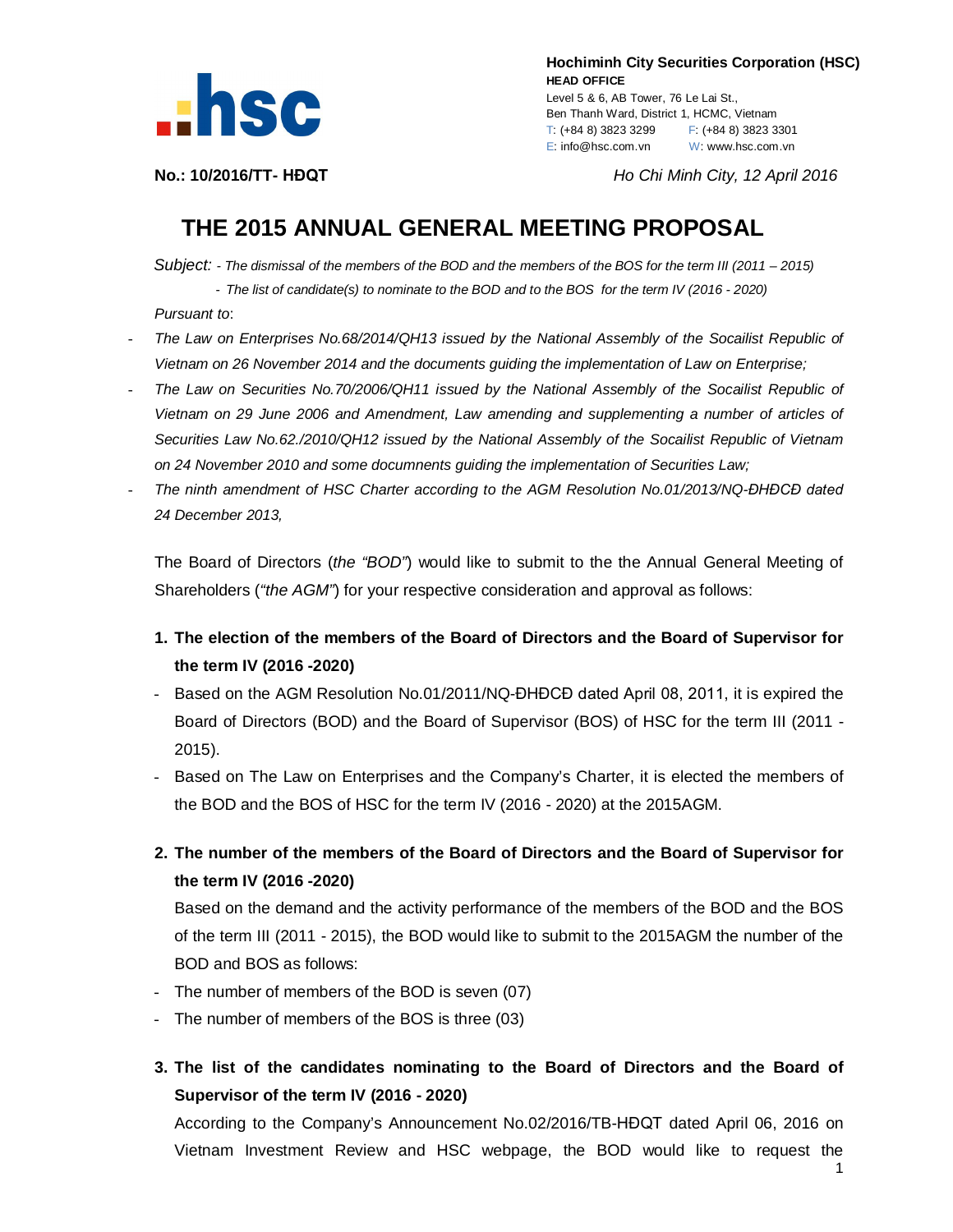shareholders to nominate/ self- nominate or forming a group of shareholders to nominate the candidate(s) to participate the election of the members of the BOD (07 members) and the BOS (03 members) for the term IV (2016 - 2020).

From the date April 06, 2016 to the date April 12, 2016, the BOD has received the nominee applications of the candidates of the BOD and BOS members of the term IV (2016 - 2020). After considering the stipulated law regulations, all candidates of the below list satisfy all conditions and standards required by the law as well as have full capacity for acting a member of the BOD and the BOS.

| <b>No</b>       | <b>Full Name</b> | <b>Nationa</b> | Year         | <b>Education</b>   | <b>Position</b> | Company           | <b>Permanent address</b> |
|-----------------|------------------|----------------|--------------|--------------------|-----------------|-------------------|--------------------------|
|                 |                  | lity           | of           | level              |                 |                   |                          |
|                 |                  |                | <b>birth</b> |                    |                 |                   |                          |
| 01              | Le Hoang Anh     | Vietnam        | 1968         | Doctor of          | Director        | Dragon            | Thanh An Hamlet,         |
|                 |                  |                |              | Economics          |                 | Capital           | Trung An Commune,        |
|                 |                  |                |              | (PhD)              |                 | Ltd.(DC)          | Cu Chi Dist., HCMC       |
| 02              | Pham Nghiem      | Vietnam        | 1961         | Master of          | CEO             | Vision &          | No. 33, Alley 6/14,      |
|                 | Xuan Bac         |                |              | <b>Business</b>    |                 | Associates        | Doi Nhan Str., Ba        |
|                 |                  |                |              | Administration,    |                 | Company           | Dinh Dist., Hanoi        |
|                 |                  |                |              | Bachelor of        |                 |                   |                          |
|                 |                  |                |              | Law                |                 |                   |                          |
| 03              | Le Thang Can     | Vietnam        | 1976         | Bachelor of        | Manager -       | <b>Hochiminh</b>  | No.60/21/6 4 Street,     |
|                 |                  |                |              | Economics          | Investment      | city              | KP5, Truong Tho,         |
|                 |                  |                |              |                    | Department      | Finance           | Thu Duc District,        |
|                 |                  |                |              |                    |                 | and               | <b>HCMC</b>              |
|                 |                  |                |              |                    |                 | Investment        |                          |
|                 |                  |                |              |                    |                 | state-            |                          |
|                 |                  |                |              |                    |                 | owned             |                          |
|                 |                  |                |              |                    |                 | Company           |                          |
|                 |                  |                |              |                    |                 | (HFIC)            |                          |
| 04              | Johan Nyvene     | <b>USA</b>     | 1965         | <b>Bachelor of</b> | CEO             | <b>Hochiminh</b>  | No.43, No.2 Str.,        |
|                 |                  |                |              | Banking and        |                 | City              | Nam Phu, Tran            |
|                 |                  |                |              | Finance            |                 | <b>Securities</b> | Trong Cung, Tan          |
|                 |                  |                |              |                    |                 | Coporation        | Thuan Dong Ward,         |
|                 |                  |                |              |                    |                 | (HSC)             | Dist. 7, HCMC            |
| $\overline{05}$ | Nguyen Thanh     | Vietnam        | 1958         | Master of          | Deputy          | <b>HCM City</b>   | No.684/34<br>Tran        |
|                 | Liem             |                |              | <b>Business</b>    | <b>Director</b> | Finance           | Hung Dao Str., Ward      |
|                 |                  |                |              | Administration     |                 | and               | 2, Dist.5, HCMC          |

## **THE CANDIDATES OF THE BOARD OF DIRECTORS OF THE TERM IV (2016 -2020)**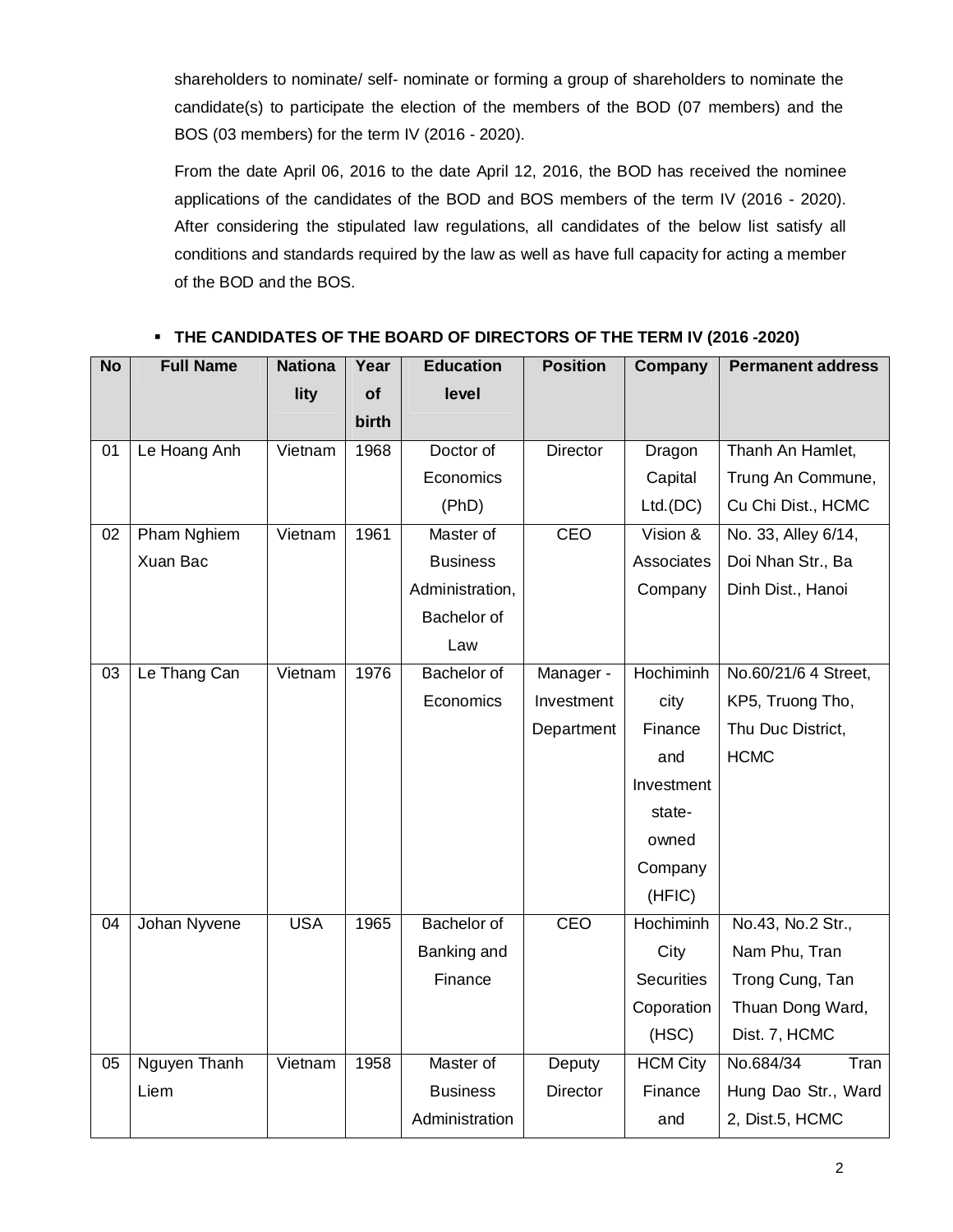| <b>No</b> | <b>Full Name</b> | <b>Nationa</b> | Year  | <b>Education</b> | <b>Position</b> | Company           | <b>Permanent address</b> |
|-----------|------------------|----------------|-------|------------------|-----------------|-------------------|--------------------------|
|           |                  | lity           | of    | level            |                 |                   |                          |
|           |                  |                | birth |                  |                 |                   |                          |
|           |                  |                |       |                  |                 | Investment        |                          |
|           |                  |                |       |                  |                 | $State -$         |                          |
|           |                  |                |       |                  |                 | owned             |                          |
|           |                  |                |       |                  |                 | Coporation        |                          |
|           |                  |                |       |                  |                 | (HFIC)            |                          |
| 06        | Le Anh Minh      | Vietnam        | 1969  | Master of        | CEO             | Dragon            | No.101/18 Nguyen         |
|           |                  |                |       | <b>Business</b>  |                 | Capital           | Chi Thanh Str., Ward     |
|           |                  |                |       | Administration   |                 | Group             | 9, Dist.5, HCMC          |
|           |                  |                |       |                  |                 | (DCG)             |                          |
| 07        | Do Hung Viet     | Vietnam        | 1954  | Bachelor of      | Chairman        | Hochiminh         | No.239 Nguyen Thi        |
|           |                  |                |       | Economics        |                 | City              | Minh Khai Str.,          |
|           |                  |                |       |                  |                 | <b>Securities</b> | Nguyen Cu Trinh          |
|           |                  |                |       |                  |                 | Coporation        | Ward, Dist.1, HCMC       |
|           |                  |                |       |                  |                 | (HSC)             |                          |

## **THE CANDIDATES OF THE BOARD OF SUPERVISOR OF THE TERM IV (2016 -2020)**

| <b>No</b> | <b>Full Name</b> | <b>National</b> | Year      | <b>Education</b> | <b>Position</b> | Company        | <b>Permanent address</b> |
|-----------|------------------|-----------------|-----------|------------------|-----------------|----------------|--------------------------|
|           |                  | ity             | <b>of</b> | level            |                 |                |                          |
|           |                  |                 | birth     |                  |                 |                |                          |
| 01        | Vo Van Chau      | Vietnam         | 1953      | Bachelor of      | <b>BOD</b>      | Kienlong       | No.18/4 Thich            |
|           |                  |                 |           | Economics        | member          | <b>Bank</b>    | Quang Duc Str.,          |
|           |                  |                 |           |                  | cum CEO         |                | Ward 5, Phu Nhuan        |
|           |                  |                 |           |                  |                 |                | Dist., HCMC              |
| 02        | Doan Van Hinh    | Vietnam         | 1953      | Bachelor of      | Former          | Saigon         | No.136bis/8<br>Ly        |
|           |                  |                 |           | Economics        | <b>CFO</b>      | Co.op          | Chinh Thang<br>Str.,     |
|           |                  |                 |           |                  |                 | Investment     | Ward<br>7,<br>Dist. 3,   |
|           |                  |                 |           |                  |                 | and            | <b>HCMC</b>              |
|           |                  |                 |           |                  |                 | Developme      |                          |
|           |                  |                 |           |                  |                 | nt JS          |                          |
|           |                  |                 |           |                  |                 | Company        |                          |
|           |                  |                 |           |                  |                 | (SCID)         |                          |
| 03        | Dang Nguyet      | Vietnam         | 1987      | Bachelor of      | Associate       | Dragon         | Room 509, Lot B,         |
|           | Minh             |                 |           | Economics        | <b>Director</b> | Capital        | An Khang Building,       |
|           |                  |                 |           |                  |                 | <b>Markets</b> | An Phu Ward, Dist.       |
|           |                  |                 |           |                  |                 | Limited        | 2, HCMC                  |
|           |                  |                 |           |                  |                 | (DC)           |                          |
|           |                  |                 |           |                  |                 |                |                          |